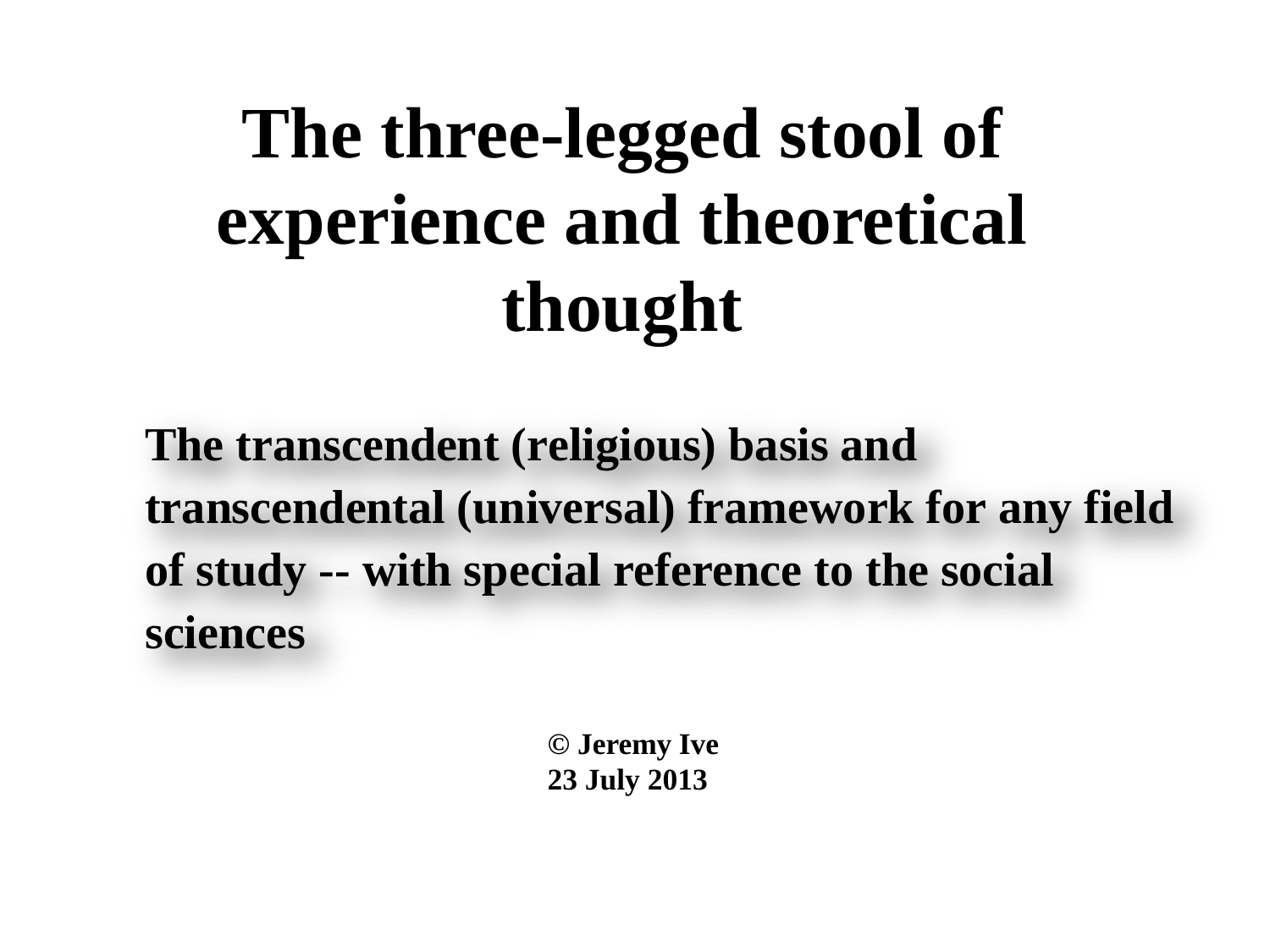#### **The Transcendent Basis**

• **The Father**: Origin of all things

• **The Son**: the One in whom all things hold together

• **The Holy Spirit**: makes all things possible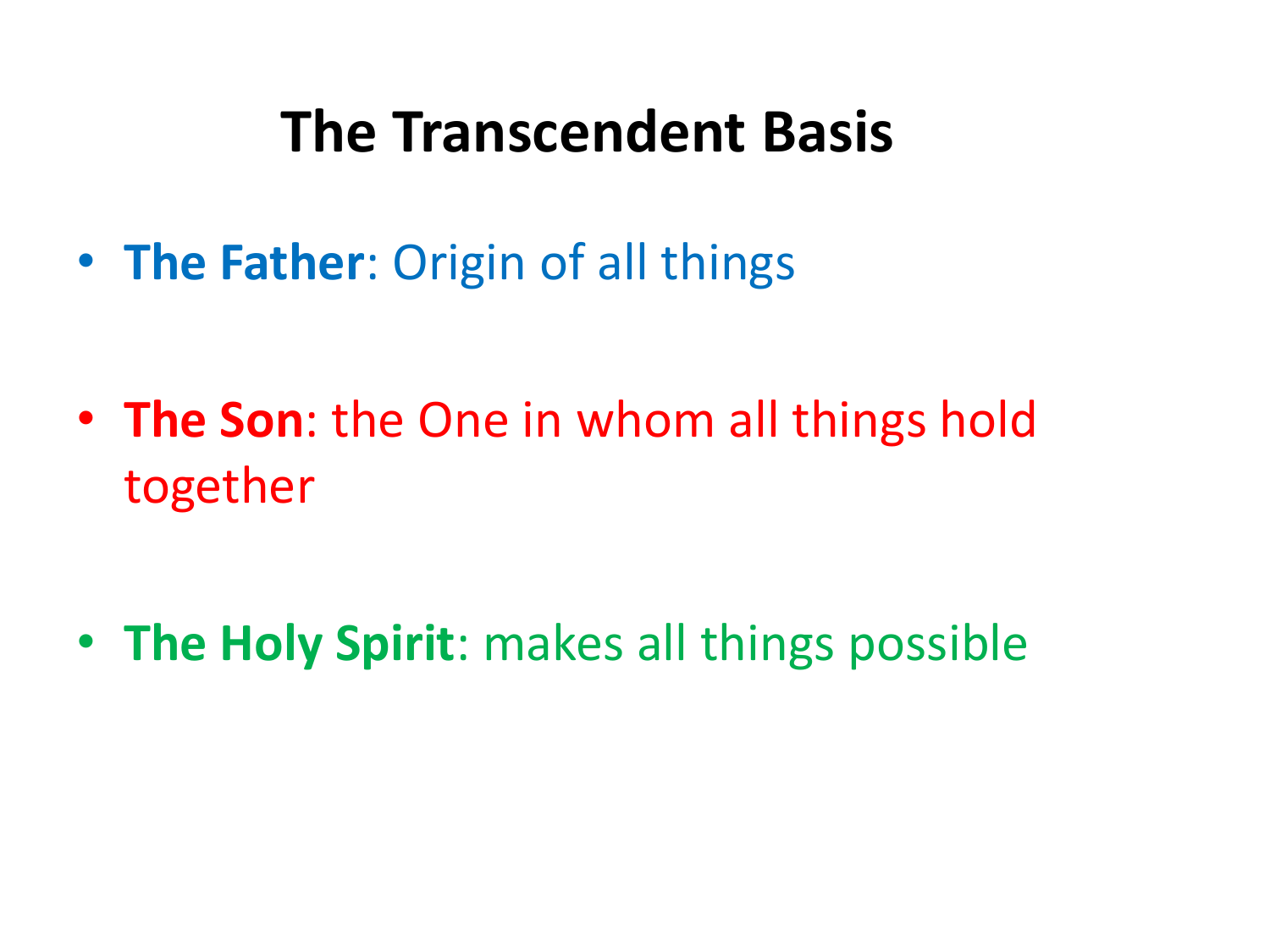## **Perichoretic Trinitarian View**

## The three Persons

- acting jointly
- in mutual dependence
- at every juncture
- in the great narrative of the
	- creation,
	-
	- \* redemption and
	- **❖** final transformation

of the world.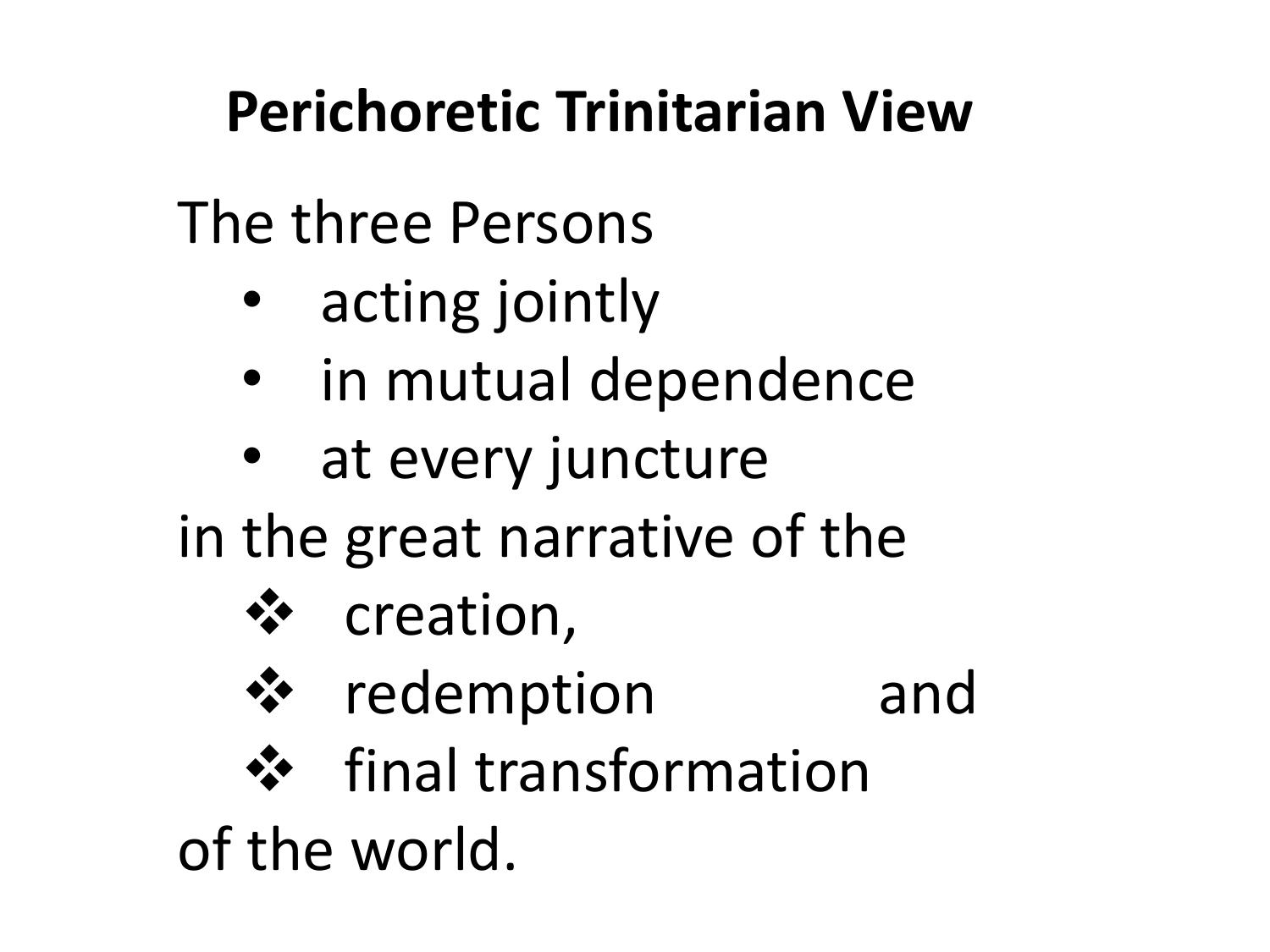# **The Transcendental Framework** Basic conditions:

a. That there are **persons/things/social entities** (individuals or individualities).

b. That these are related according to certain **universal ways of relating**.

c. That both a. and b. are subject to a series of **changes and development**.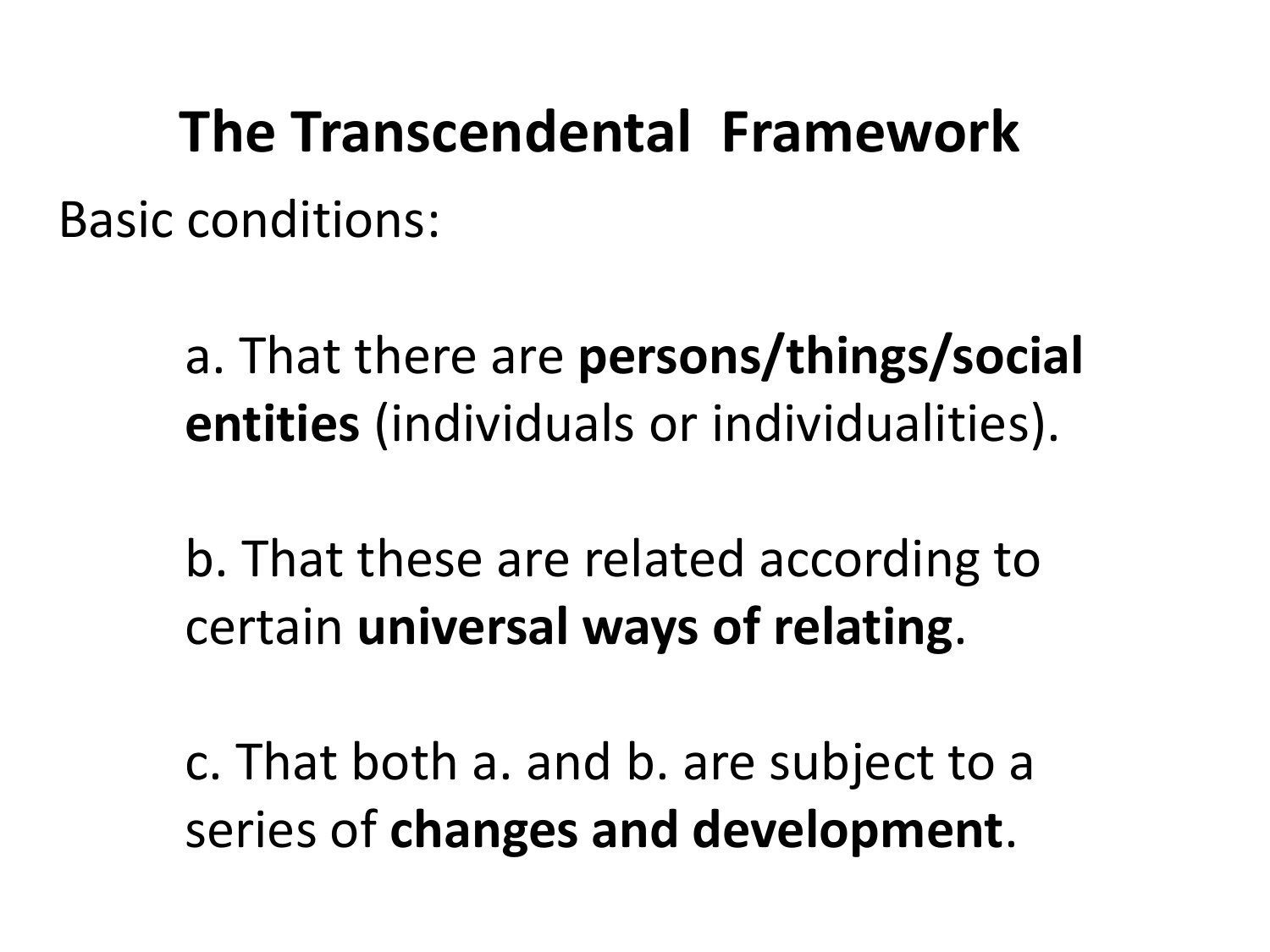# **a. Individuality – illuminated by the totality-Idea of Origin**

The intuitive grasp of individual wholes as they are seen as directly dependent upon the Origin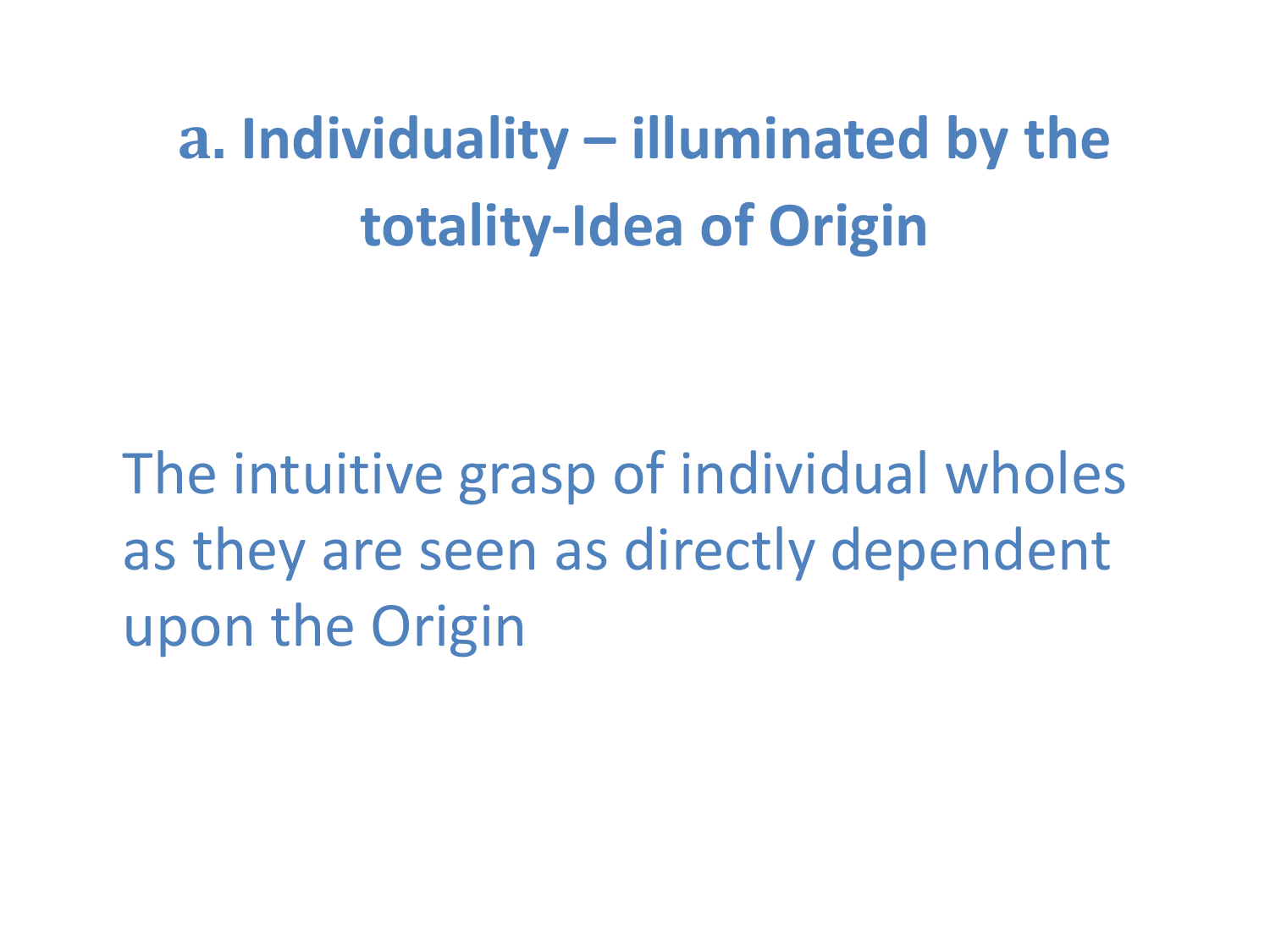**b. Relationality – illuminated by the totality-Idea of Coherence**

> The grasp of the irreducible but harmonious diversity of the different kinds of relation holding together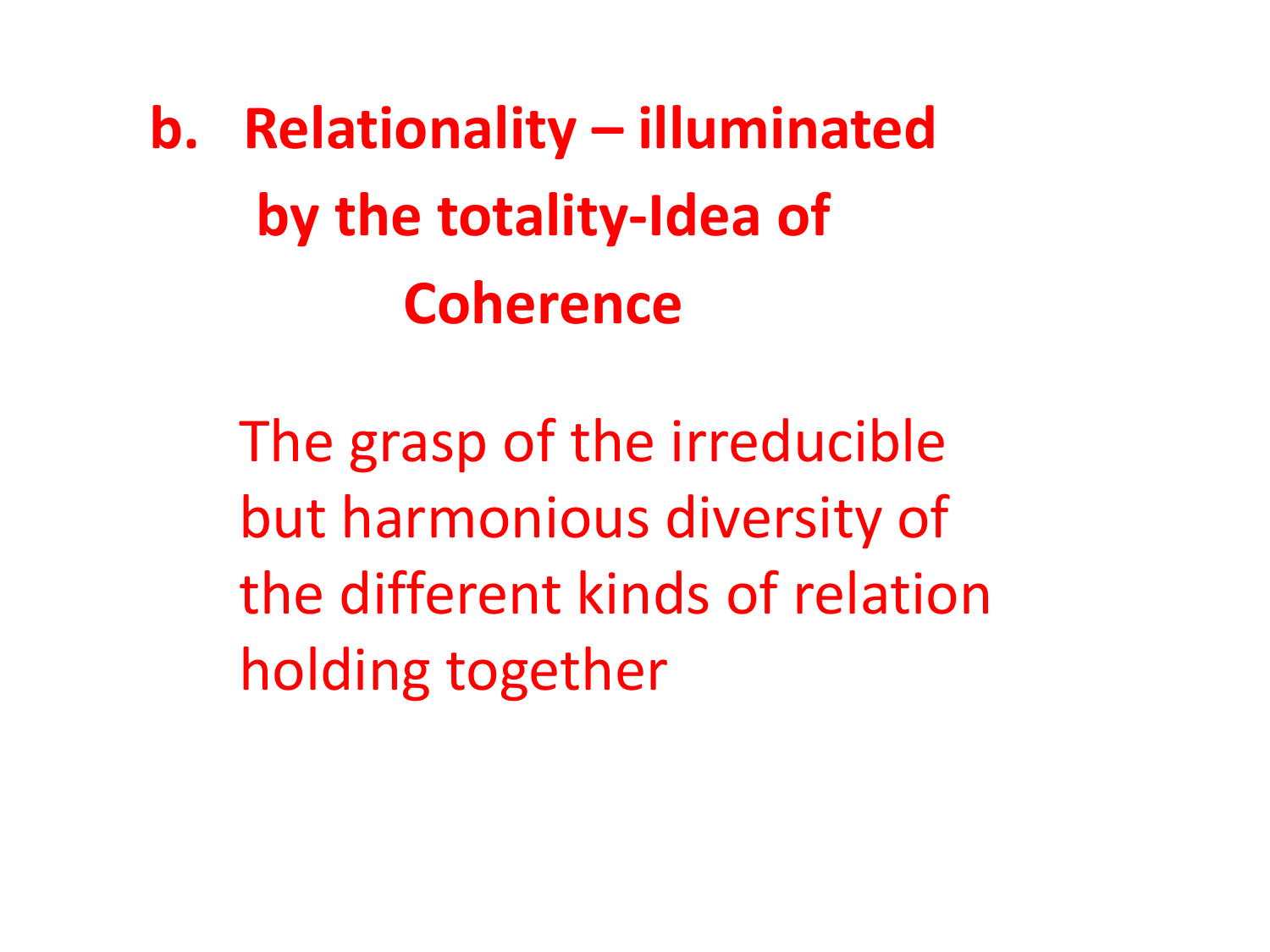**c. Time – illuminated by the totality-Idea of Providence**

The grasp of events as wholes in the light of an overarching unfolding of events, which cannot itself be reduced to any succession of events or process.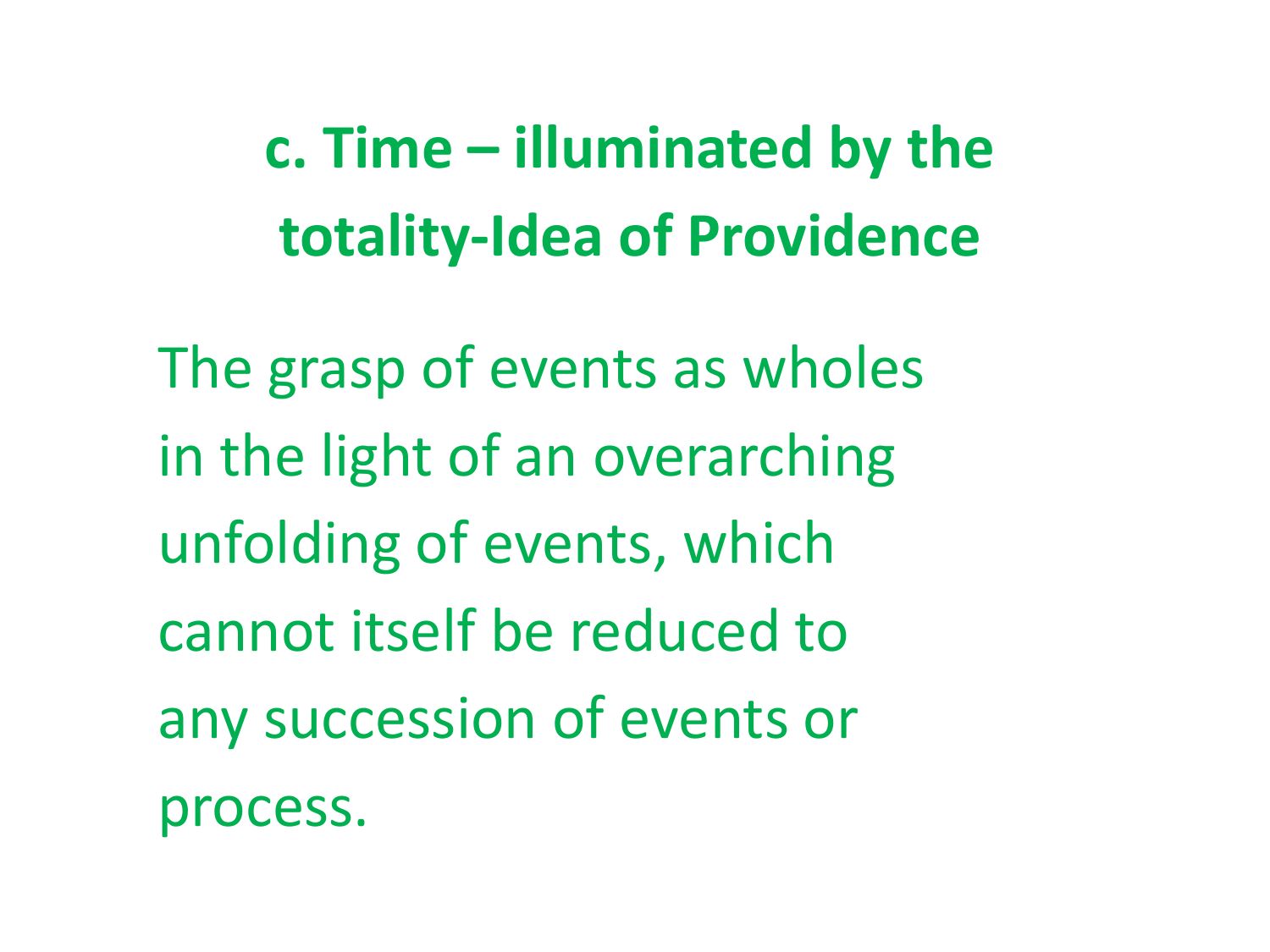## **d. The perichoresis of the transcendentals and Ideas**

- The transcendentals need to be looked at in combination rather than separately.
- Each transcendental can be seen as the Archimedean point for the other two transcendentals.
- The transcendentals come into being as a result of the engagement with the world by God as Trinity.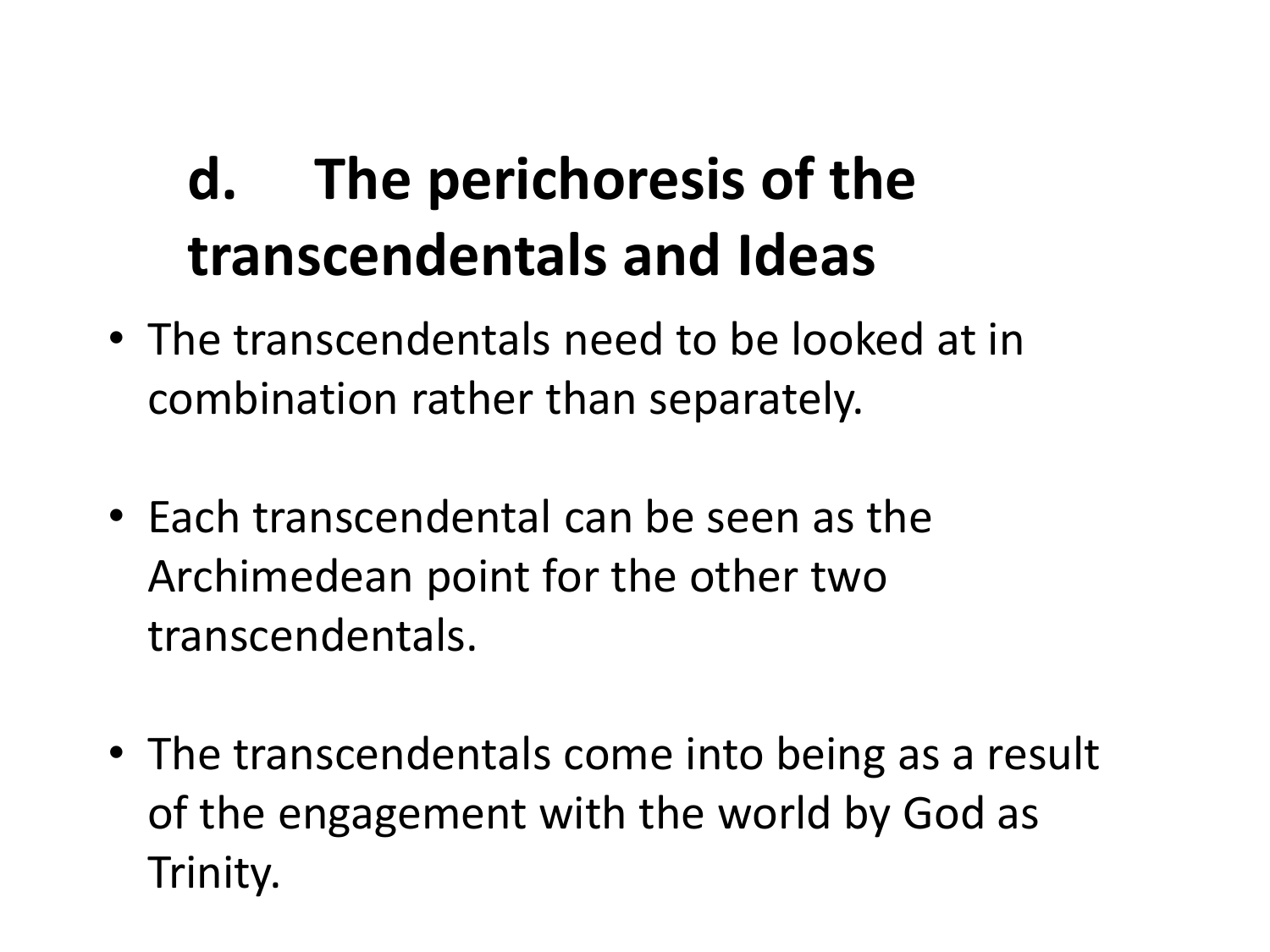## **4. The modalities and theoretical reflection**

By a process of 'transcendental-empirical' sketching, each of these transcendentals can be portrayed as refracted according to the fifteen modalities, i.e. the irreducible ways of knowing and being (identified by Vollenhoven and Dooyeweerd):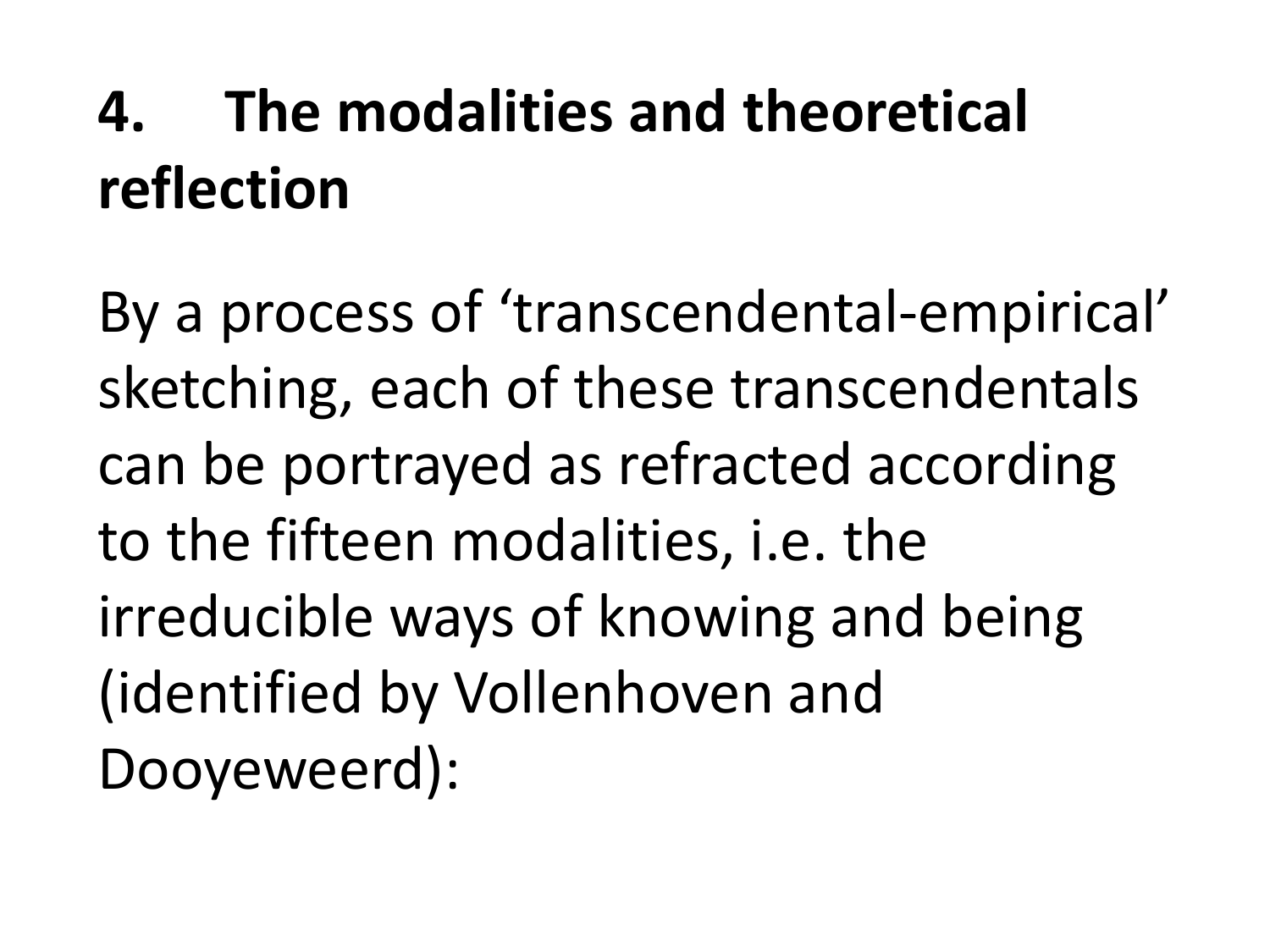pistical (faith) ethical juridical/legal economic social symbolic/lingual aesthetic (NB, I position this here rather than between the economic and juridical) historical/cultural-formative logical/analytical psychic/sensory biotic physical kinetic spatial numerical/quantitative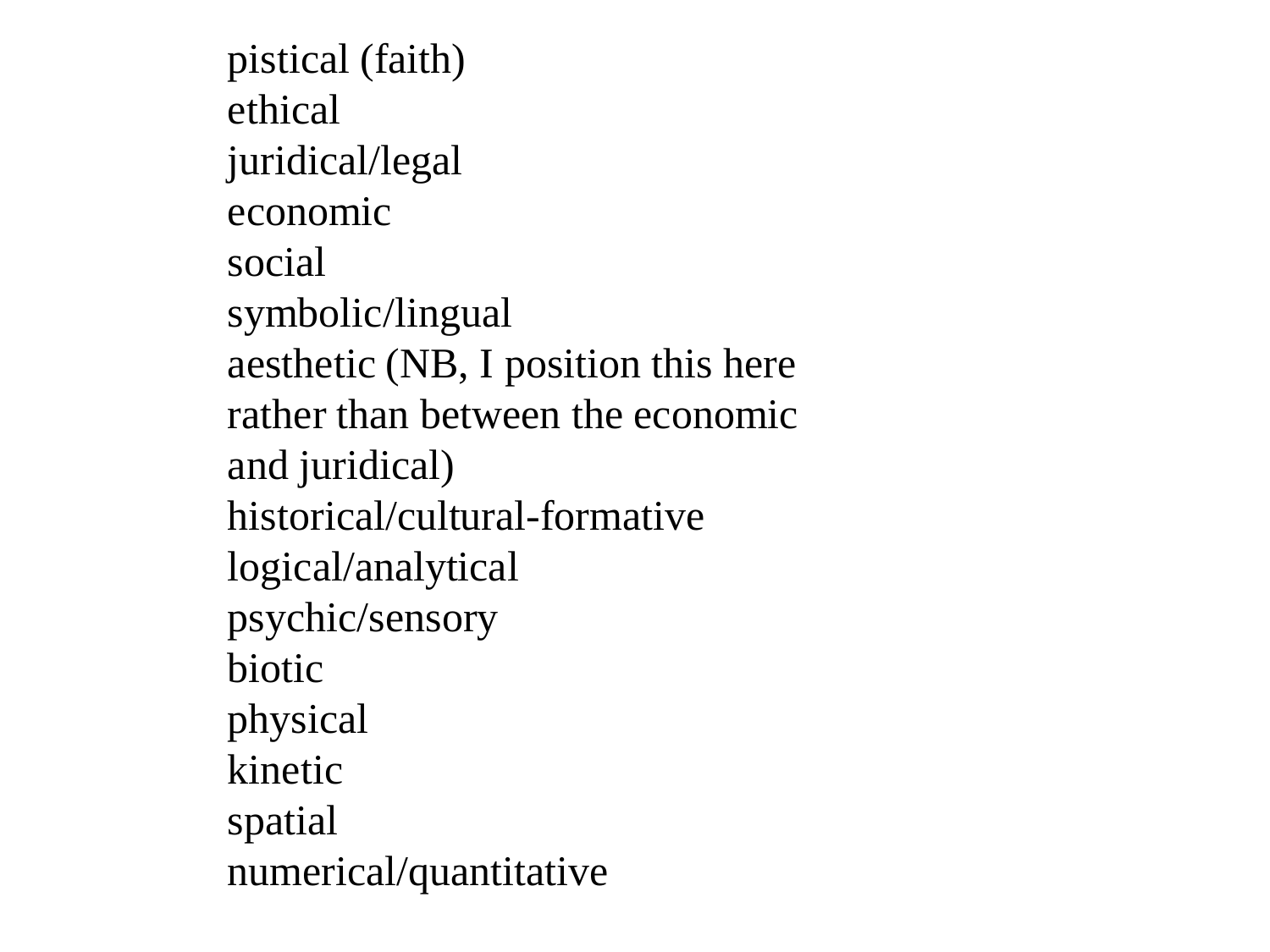## **a. Individuals and individualityfunctions**

Theoretical ideas draw together the conceptual diversity of the many functions of an individual or individuality.

There are different ways for individuals to function ('súbject' refers to the active pole of specific relation; 'object' refers to the passive pole of a specific relation):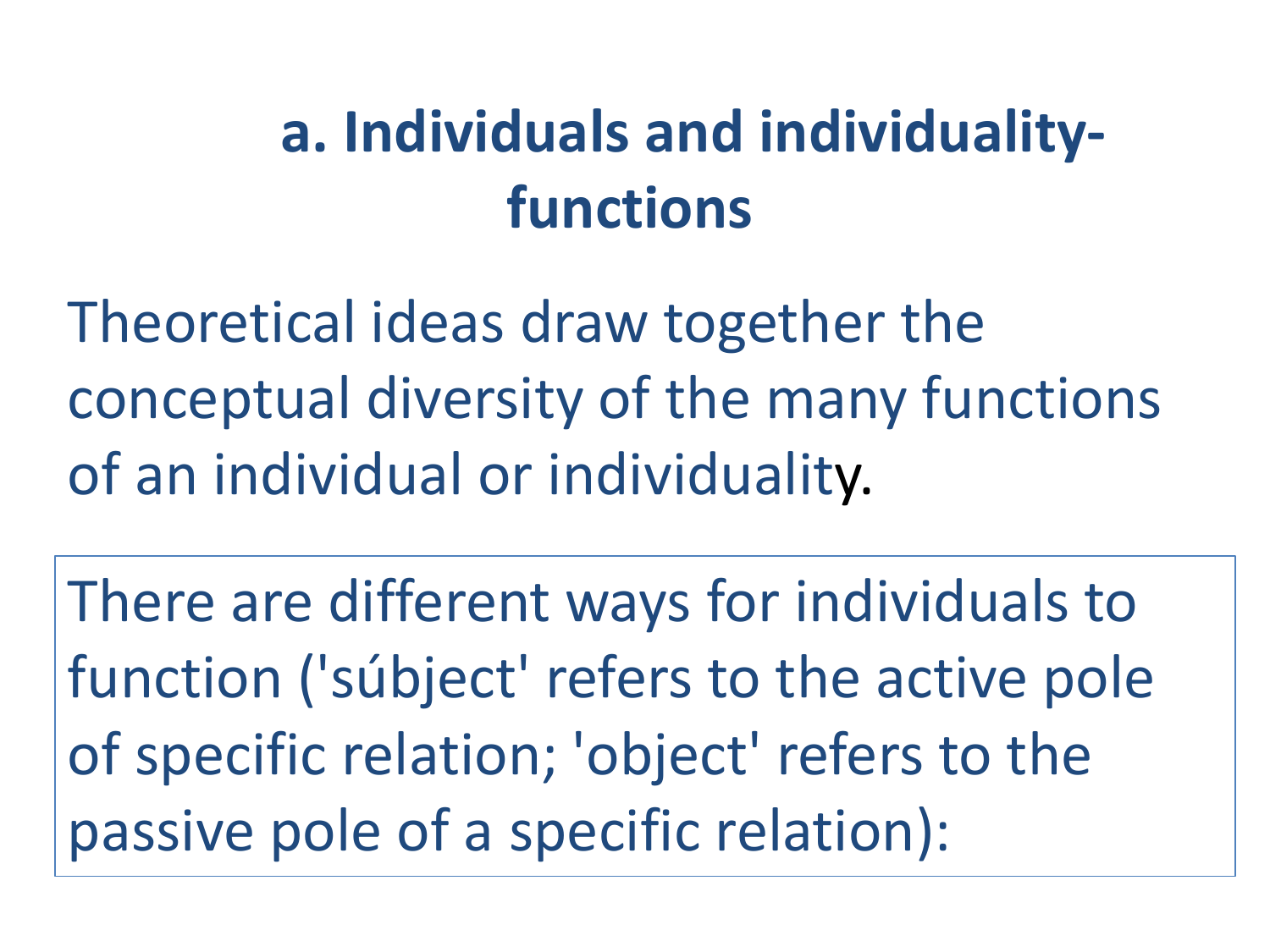**Individuality Functions (listed below from 'higher' to 'lower' as 'súbject/object')**

**pistical** (faith): believer/belief **ethical:** ethical agent/good deed **economic:** trader/commodity **social:** social actor/custom **logical/analytical:** analyser/proposition **psychic/sensory:** sensor/sensation **biotic:** organism/cell **physical:**  $particle/energy-packet$ **spatial:** extended figure/point **numerical/quantitative:** cardinal numeral

**juridical/legal:** legal subject/legal object **symbolic/lingual:** communicator/symbol, language **aesthetic:** admirer/aesthetic object **cultural-formative:** shaper/utensil, know-how **kinetic: body** in motion/trajectory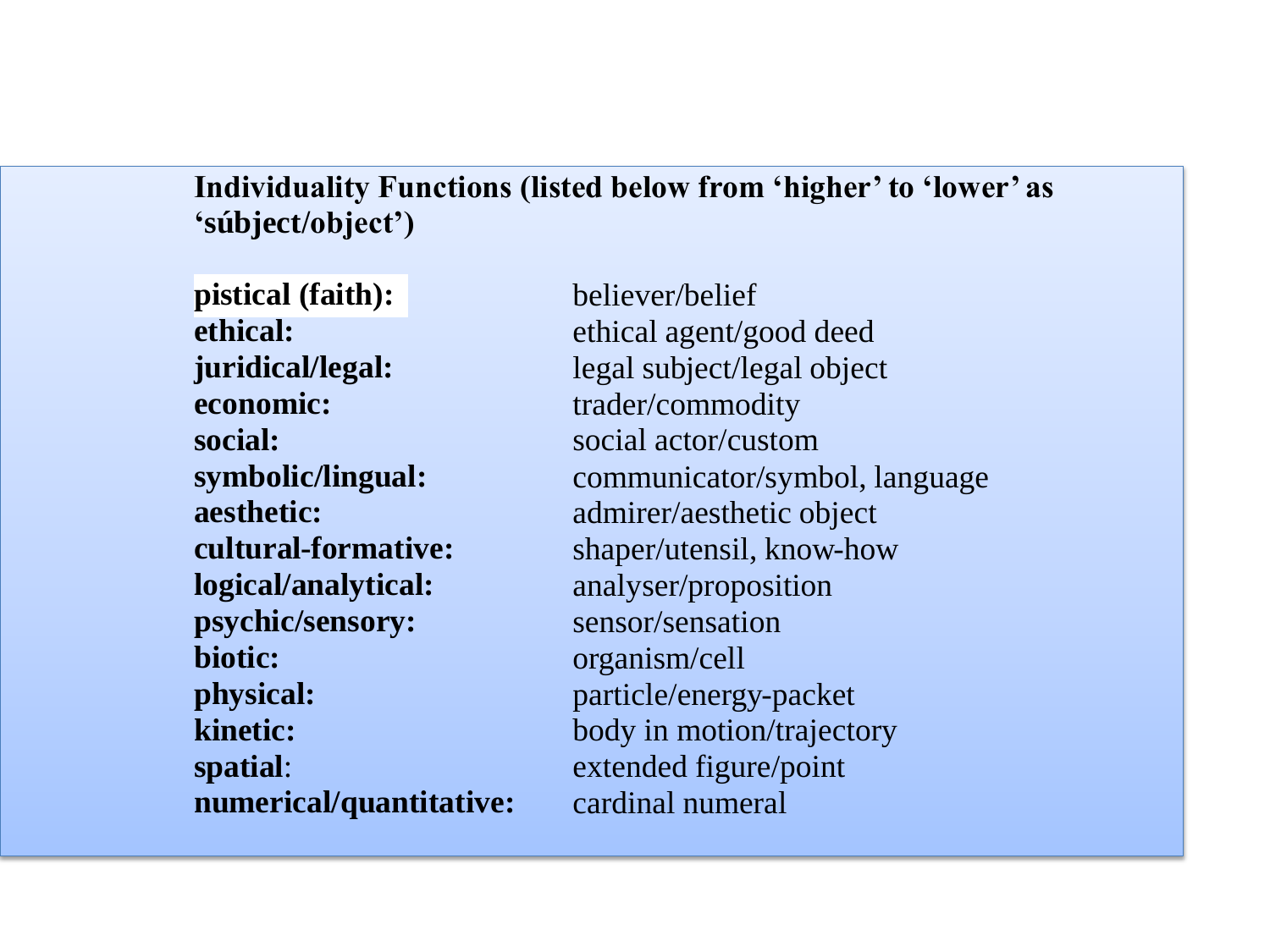### **b. Relations and relation-frames**

Relations are universal realities connecting individuals.

The theoretical attitude means relations involve identifying the different sorts of relations that there are by identifying which are incommensurable with one another and by that token irreducible in kind to one another. The many different kinds of relation can be seen as follows: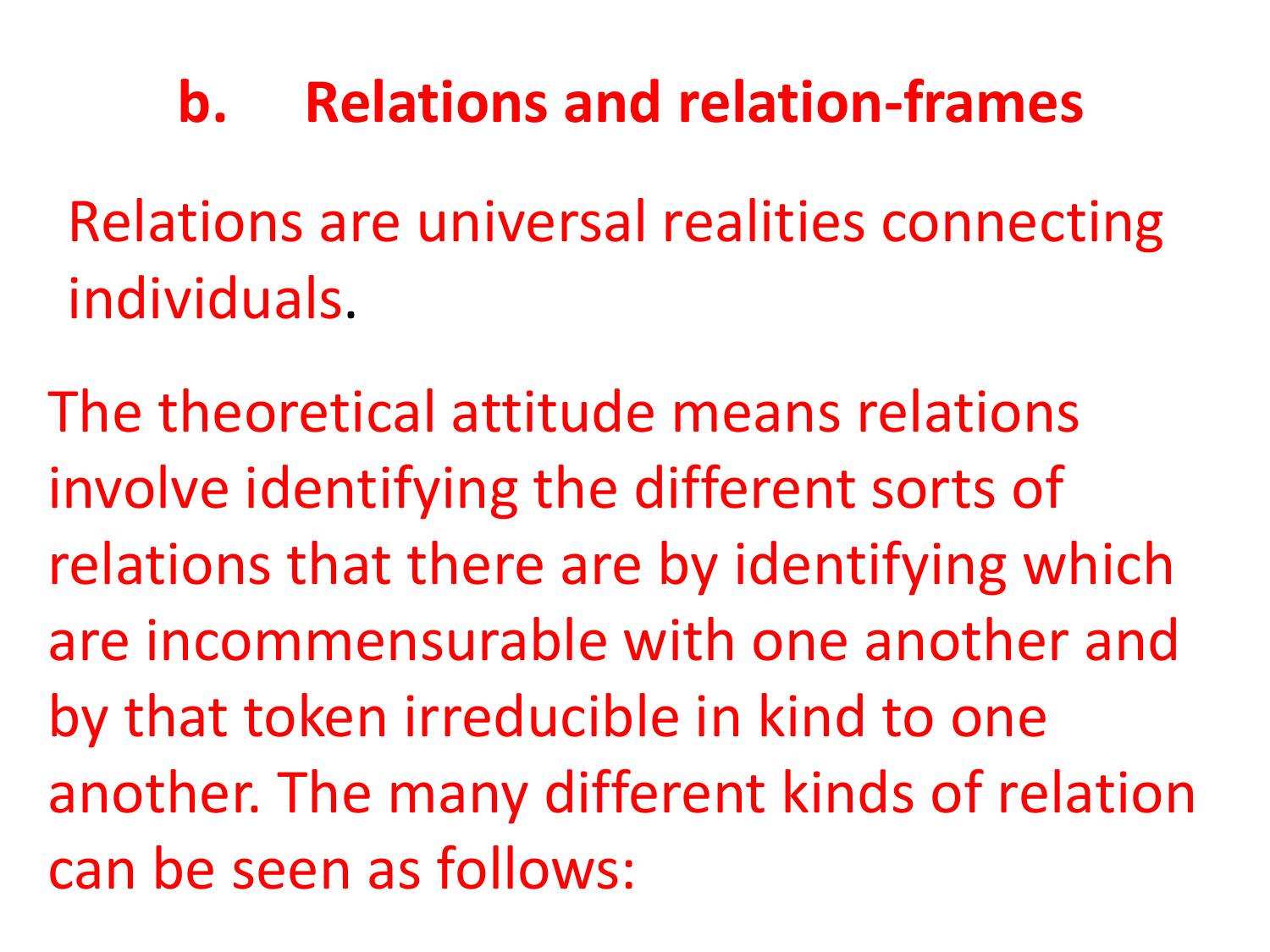#### **Relation Frames (from 'higher 'to 'lower')**

**pistical (faith):** trust **ethical:** benevolence, troth **juridical/legal:** fairness, retribution **aesthetic:** harmony **cultural-formative:** formative control **psychic/sensory:** feeling, sensitivity **physical: dynamic system** 

**economic:** optimal exchange, stewardship, thrift social: courtesy, social intercourse **symbolic/lingual:** meaning, significance **logical /analytical:** identity, non-contradiction **biotic:** cellular composition **kinetic:** approaching or receding, speed spatial: contiguity, comparisons of size or shape **numerical/quantitative:** more or less than, equal to etc.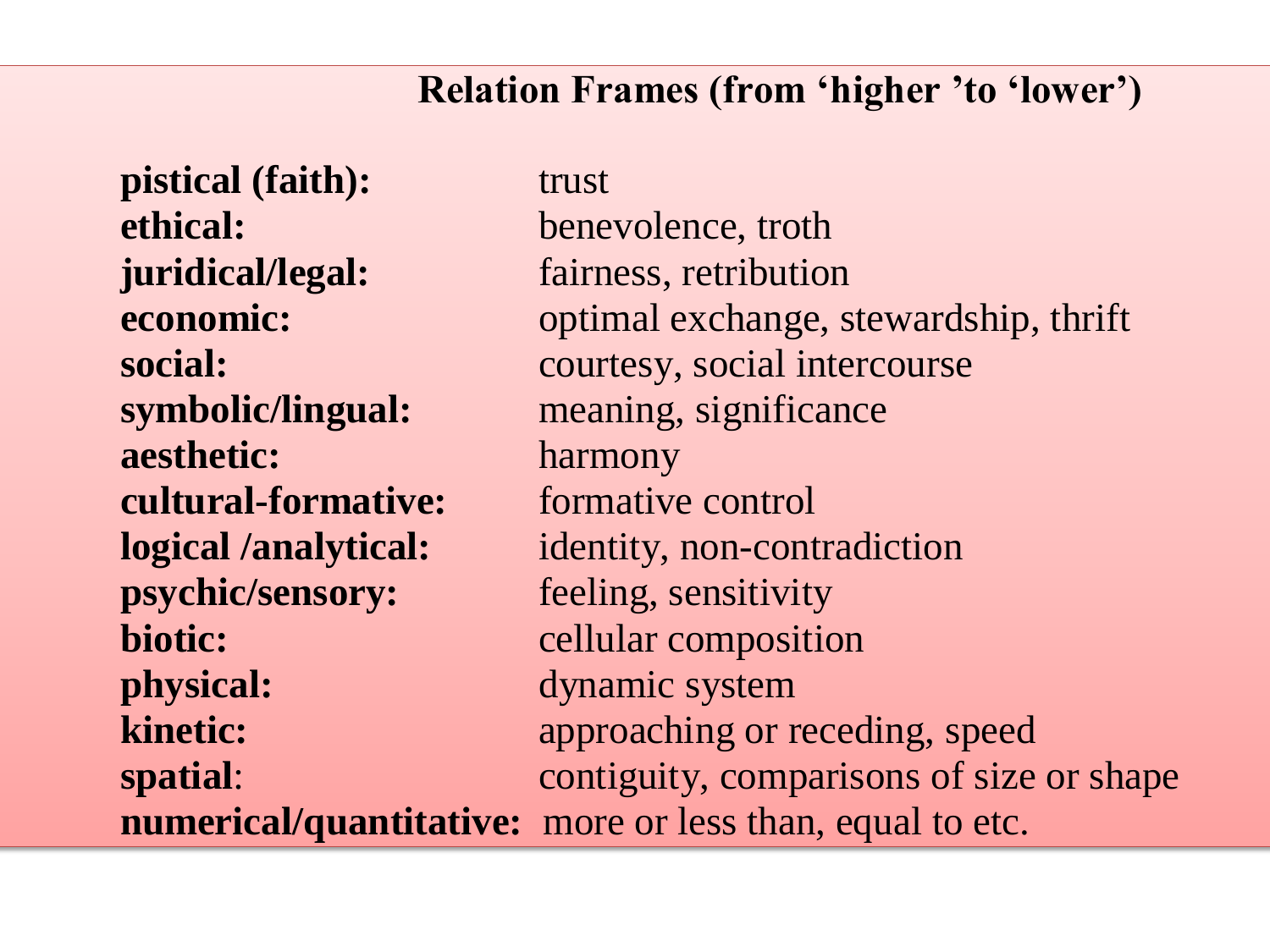#### **c. Events and time aspects**

In a modally differentiated way, events are examined in terms of the differenced time-aspects. These time-aspects are ordered by a network of analogies (antecipations and retrocipations) in terms of the modal scale, as follows: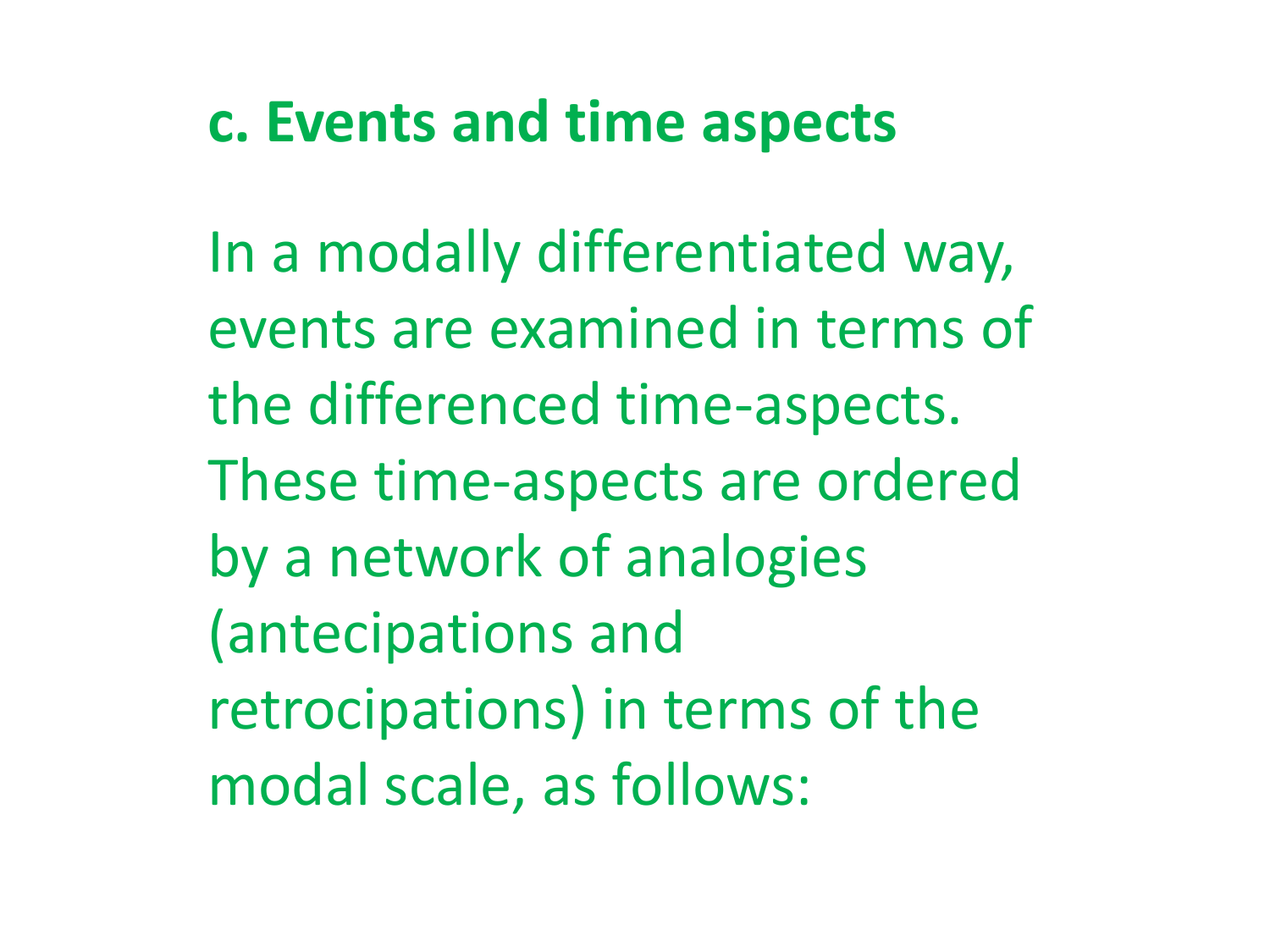#### **Time Aspects (from 'higher' to 'lower')**

**logical/analytical:** *prius et posterius* **psychic/sensory:** tension, durée **kinetic:** constancy, duration **spatial:** simultaneity

**faith (pistical liturgical time, 'time of belief', revelation ethical:**  $right'$  time, priority of moral obligation **juridical/legal:** length of validity, retribution **economic:** interest, rent, profit, wage, economic cycle **social:** conventional time, social priority **symbolic/lingual:** word order, tense, symbolic moment **aesthetic:** absorberic moment, dramatic order, rhythm **cultural-formative:** cultural development, periodicity **biotic:** growth time, organic development, **physical:** causal irreversibility, physical time **numerical/quantitative:** succession, ordinality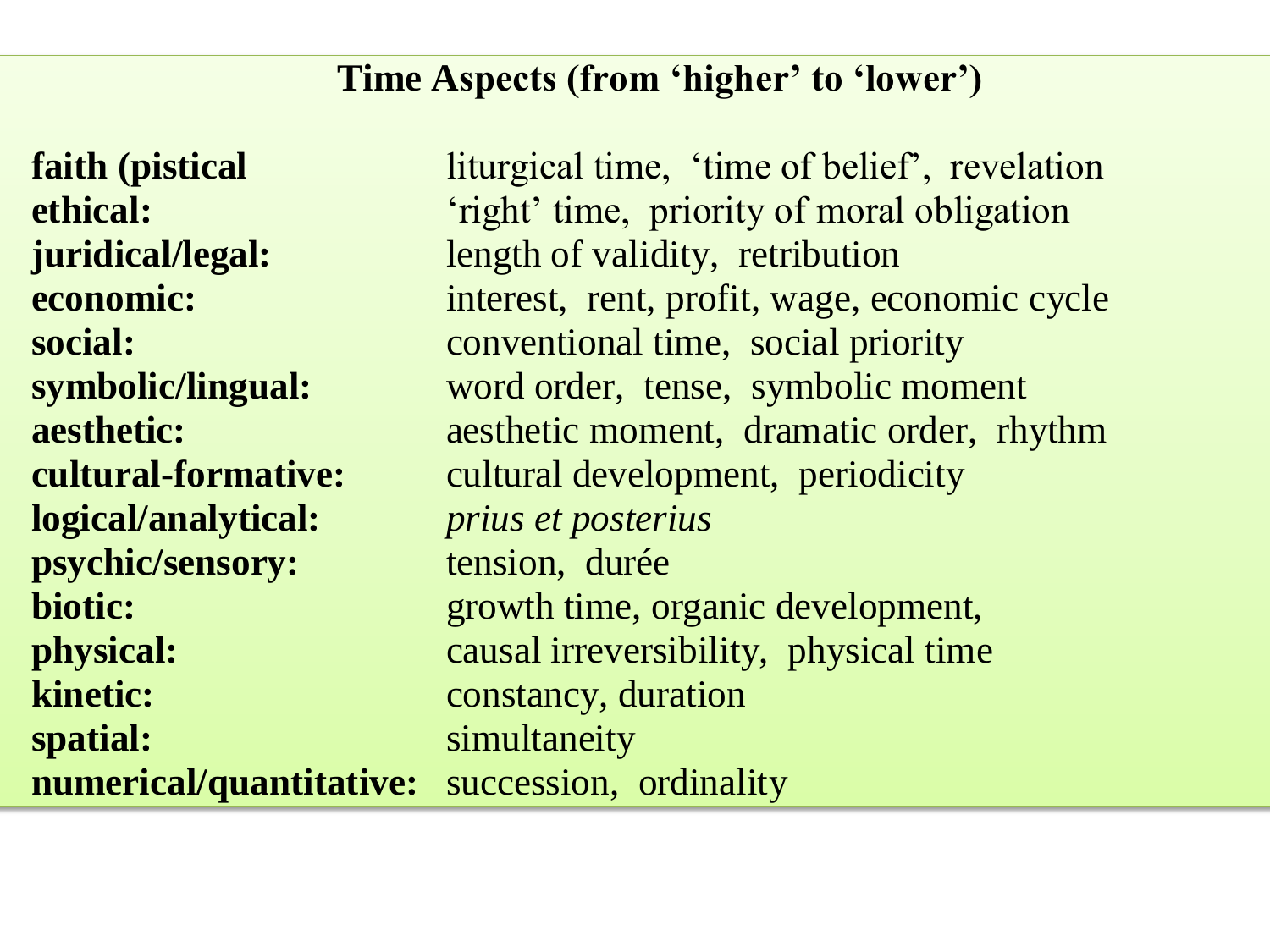#### *The three descriptive views*

- Individuals over time
- Relations over time
- Individuals in relation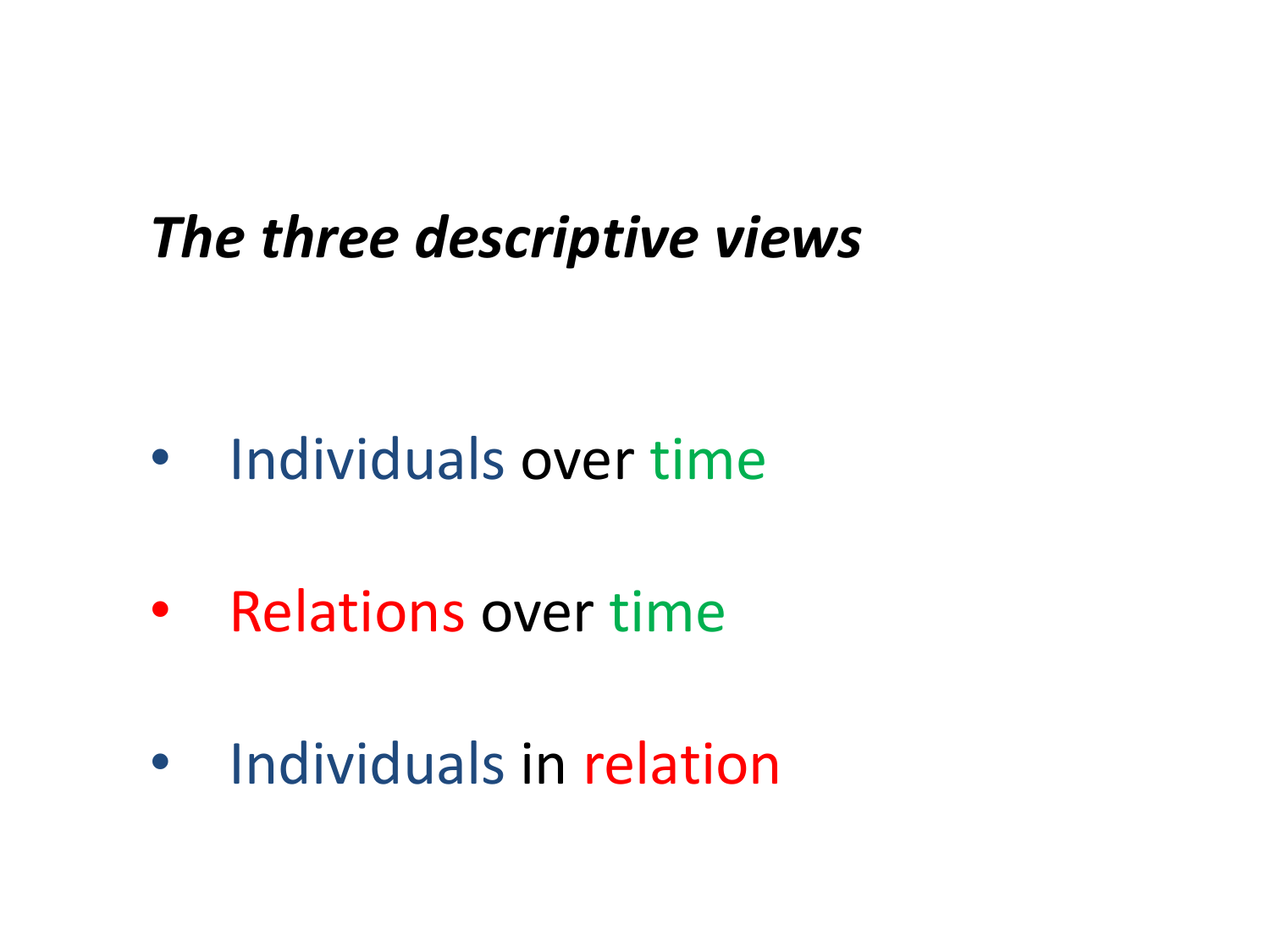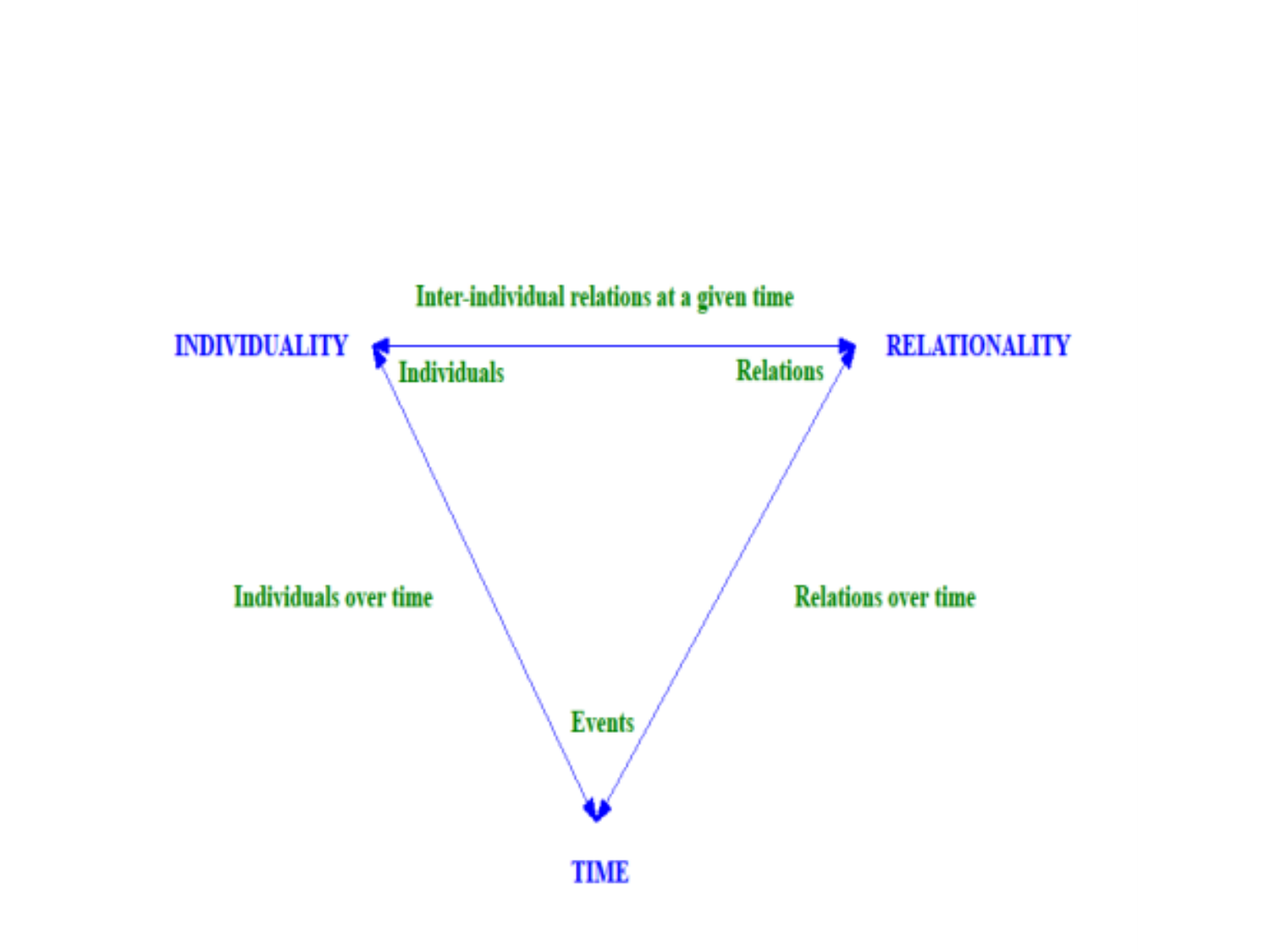#### **Individuals-in-relation over time.**

Together these descriptive views provide a rounded approach to any given state of affairs.

Looking at human beings in terms of

- the story of their individuality over time,
- the diversification of those relations, and through taking
- snapshots of the combined question of these at a given time,

360 degree view of the human being as one created to be in relationship  $-$  'It is not good that human beings live alone' (Gen 2.18).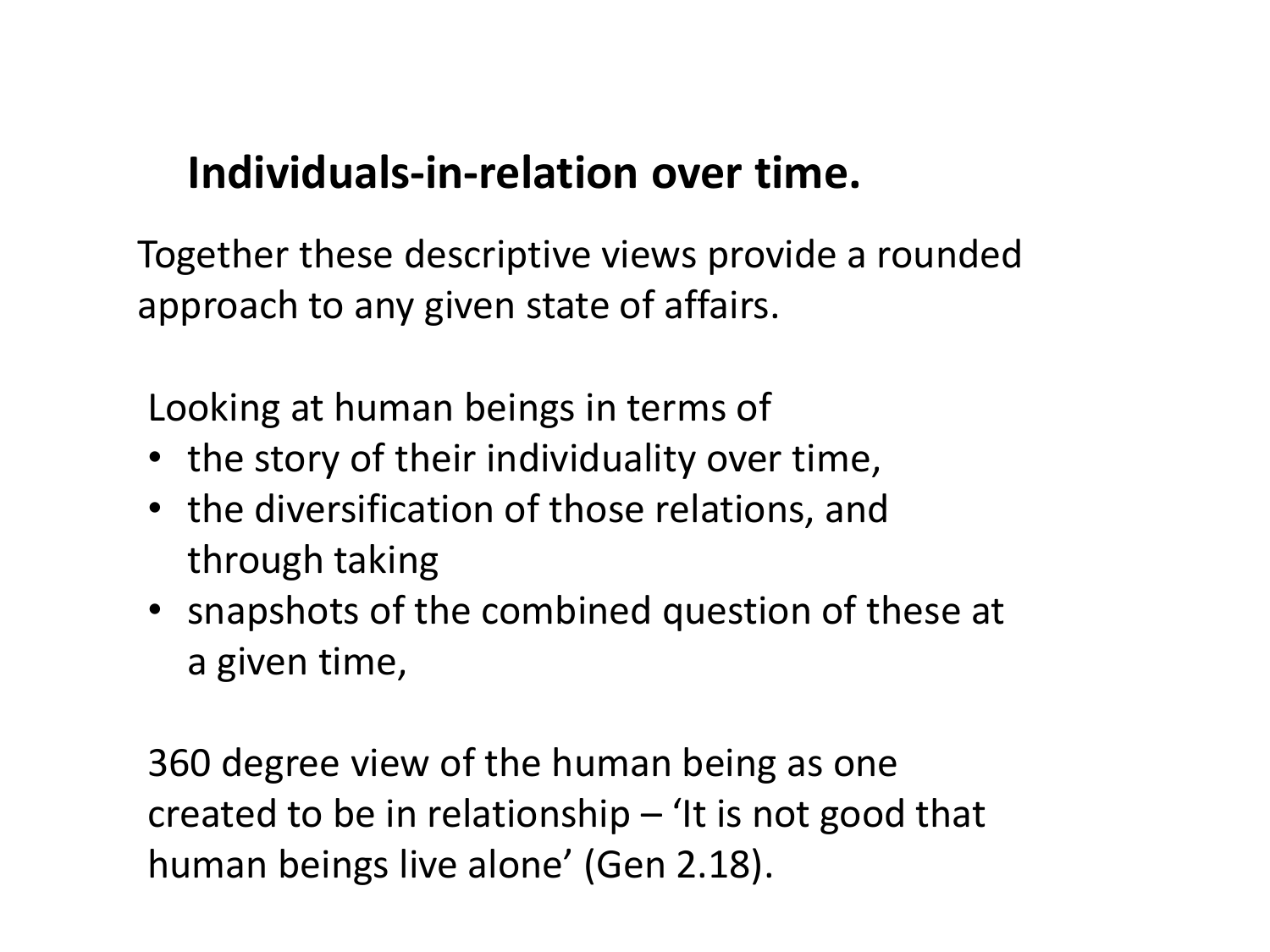# *Implications for social theory*

We need to see human society

- **not** as a conglomerate of atomistic individuals,
- **nor** as a collectivistic whole,
- **nor** mere flux.